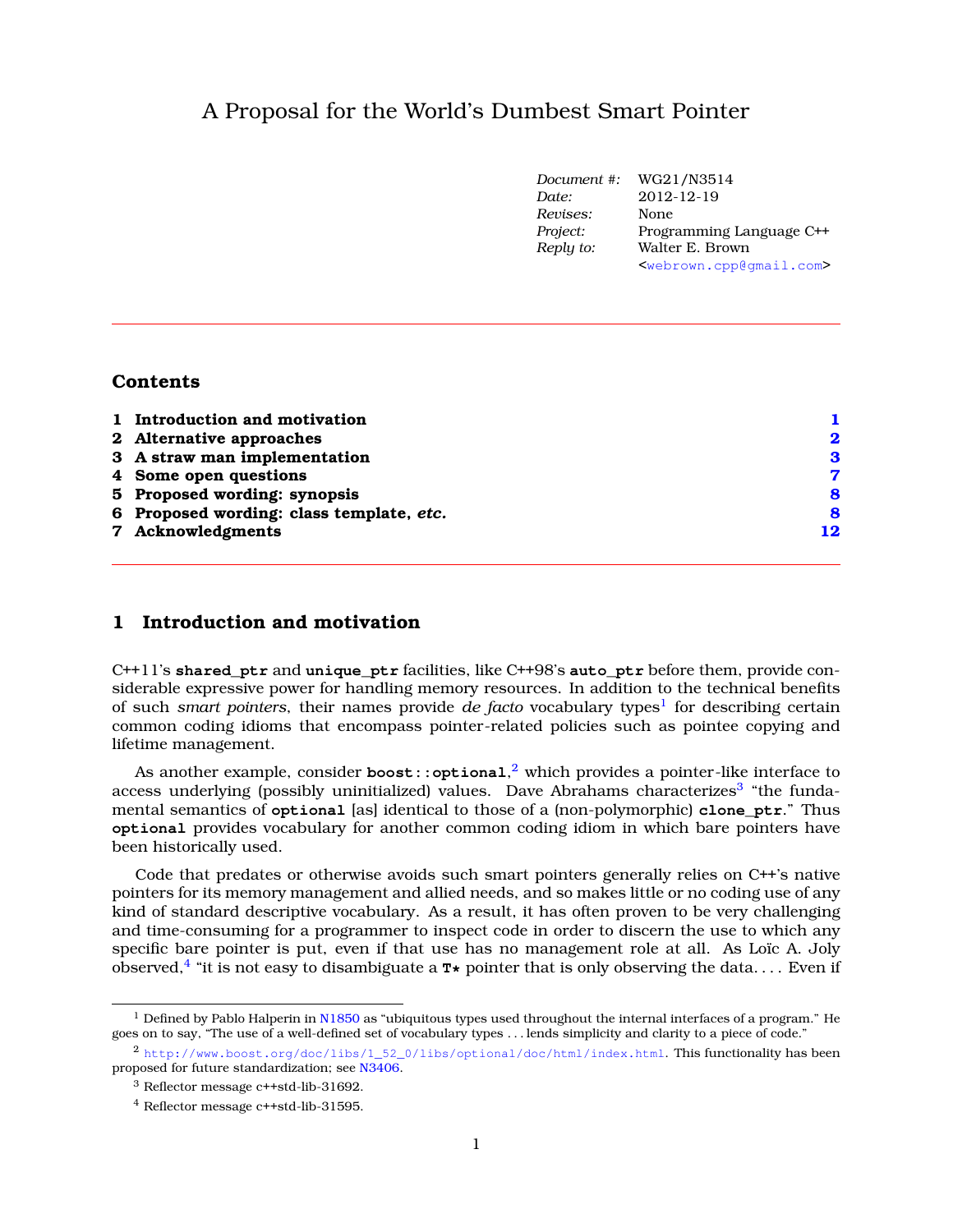<span id="page-1-0"></span>it would just serve for documentation, having a dedicated type would have some value I think." Our experience leads us to agree with this assessment.

### **2 Alternative approaches**

Responding to Joly's above-cited comment, Howard Hinnant presented<sup>[5](#page-1-1)</sup> the following (lightly reformatted, excerpted) C++11 code to demonstrate one candidate mechanism for achieving Joly's objective:

```
1 struct do_nothing
2 \left\{ \right.3 template< class T >
4 void operator () ( T* ) { }; // do nothing
5 };
7 template< class T >
8 using non owning ptr = unique ptr<T, do nothing>;
```
At first glance, this certainly seems a reasonable approach. However, on further reflection, the copy semantics of these **non\_owning\_ptr<>** types seem subtly wrong for non-owning pointers (*i.e.*, for pointers that behave strictly as observers): while the aliased underlying **unique\_ptr** is (movable but) not copyable, we believe that an observer should be freely copyable to another observer object of the same or compatible type. Joly appears to concur with this view, stating  $6$ that "**non\_owning\_ptr** should be CopyConstructible and Assignable."

Later in the same thread, Howard Hinnant shared<sup>[7](#page-1-3)</sup> his personal preference: "I use raw pointers for non-owning relationships. And I actually \*like\* them. And I don't find them difficult or error prone." While this assessment from an acknowledged expert (with concurrence from oth-ers<sup>[8](#page-1-4)</sup>) is tempting, it seems most applicable when developing new code. However, we have found that a bare pointer is at such a low level of abstraction $9$  that it can mean any one of quite a number of possibilities, especially when working with legacy code (*e.g.*, when trying to divine its intent or trying to interoperate with it).

Consistent with Bjarne Stroustrup's guideline<sup>[10](#page-1-6)</sup> to "avoid very general types in interfaces," our coding standard has for some time strongly discouraged the use of bare pointers in most public interfaces.<sup>[11](#page-1-7)</sup> However, it seems clear that there is and will continue to be a role for non-owning, observe-only pointers.

As Ville Voutilainen reminded us,  $12$  "we haven't standardized every useful smart pointer yet." We certainly agree; in our experience, it has proven helpful to have a standard vocabulary type with which to document the observe-only behavior via code that can also interoperate with bare

<span id="page-1-1"></span><sup>5</sup> Reflector message c++std-lib-31596.

<span id="page-1-2"></span><sup>6</sup> Reflector message c++std-lib-31725.

<span id="page-1-4"></span><span id="page-1-3"></span><sup>7</sup> Reflector message c++std-lib-31734.

<sup>8</sup> For example, Nevin Liber in c++std-lib-31729 expresses a related preference: "for non-owning situations use references where you can and pointers where you must. . . , and only use smart pointers when dealing with ownership." Other posters shared similar sentiments.

<span id="page-1-6"></span><span id="page-1-5"></span><sup>9</sup> It has been said that bare pointers are to data structures as **goto** is to control structures.

<sup>10</sup> See, for example, his keynote talk "C++11 Style" given 2012-02-02 during the *GoingNative 2012* event held in Redmond, WA, USA. Video and slides at <http://channel9.msdn.com/Events/GoingNative/GoingNative-2012>.

<span id="page-1-7"></span><sup>&</sup>lt;sup>11</sup> Constructor parameters are a notable exception.

<span id="page-1-8"></span><sup>12</sup> Reflector message c++std-lib-31742.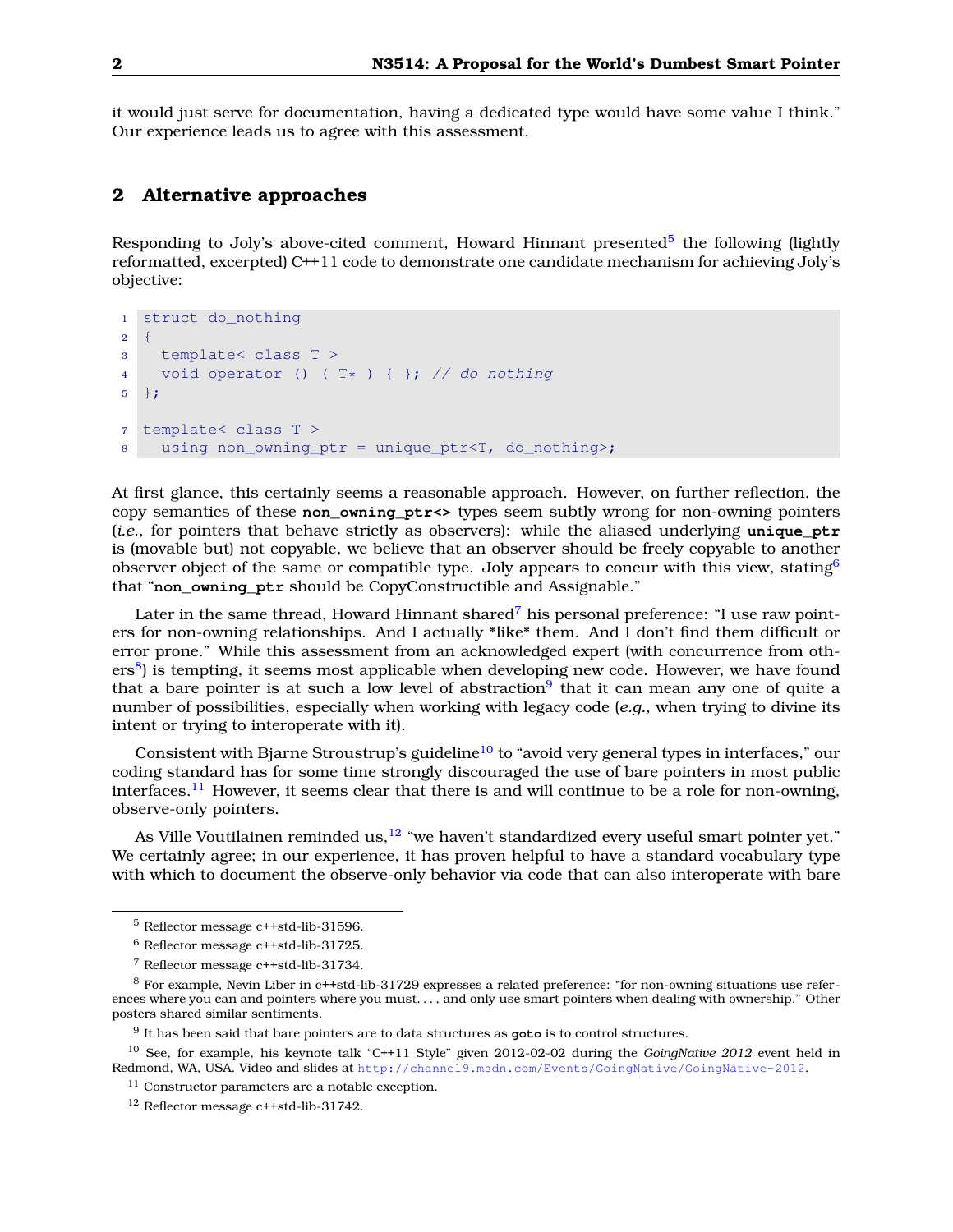<span id="page-2-0"></span>pointers. The next section exhibits the essential aspects of **exempt\_ptr**, our candidate for the (facetious yet descriptive) title of "World's Dumbest Smart Pointer."

### **3 A straw man implementation**

We present the following code as a preliminary specification of intent in order to serve as a basis for technical discussion. Designed as a pointer that takes no formal notice of its pointee's lifetime, this not-very-smart pointer template is intended as a replacement for near-trivial uses of bare/native/raw/built-in/dumb C++ pointers, especially when used to communicate with (say) legacy code that traffics in such pointers. It is, by design, exempt (hence its working name) from any role in managing any pointee, and is thus freely copyable independent of and without regard for its pointee.

We have found that such a template provides us a standard vocabulary to denote non-owning pointers, with no need for further comment or other documentation to describe the near-vacuous semantics involved. As a small bonus, this template's c'tors ensure that all instance variables are initialized.

```
1 // ======================================================================
2 //
3 // exempt_ptr: A pointer that is nearly oblivious to its pointee
4 //
5 // ======================================================================
7 #include <cstddef> // nullptr_t
8 #include <functional> // less
9 #include <type_traits> // add_pointer, enable_if, ...
10 #include <utility> // swap
12 // ======================================================================
13 // interface:
15 template< class E >
16 class exempt_ptr;
18 template< class E >
19 void
20 swap( exempt_ptr<E> &, exempt_ptr<E> & ) noexcept;
22 template< class E >
23 exempt_ptr<E>
24 make_exempt( E * ) noexcept;
26 template< class E >
27 bool
28 operator == ( exempt_ptr<E> const \&sub>6</sub>, exempt_ptr<E> const \&sub>6</sub>;
29 template< class E >
30 bool
31 operator != ( exempt_ptr<E> const \&sub>6</sub>, exempt_ptr<E> const \&sub>6</sub>;
33 template< class E >
34 bool
35 operator == ( exempt_ptr<E> const &, std::nullptr_t ) noexcept;
36 template< class E >
```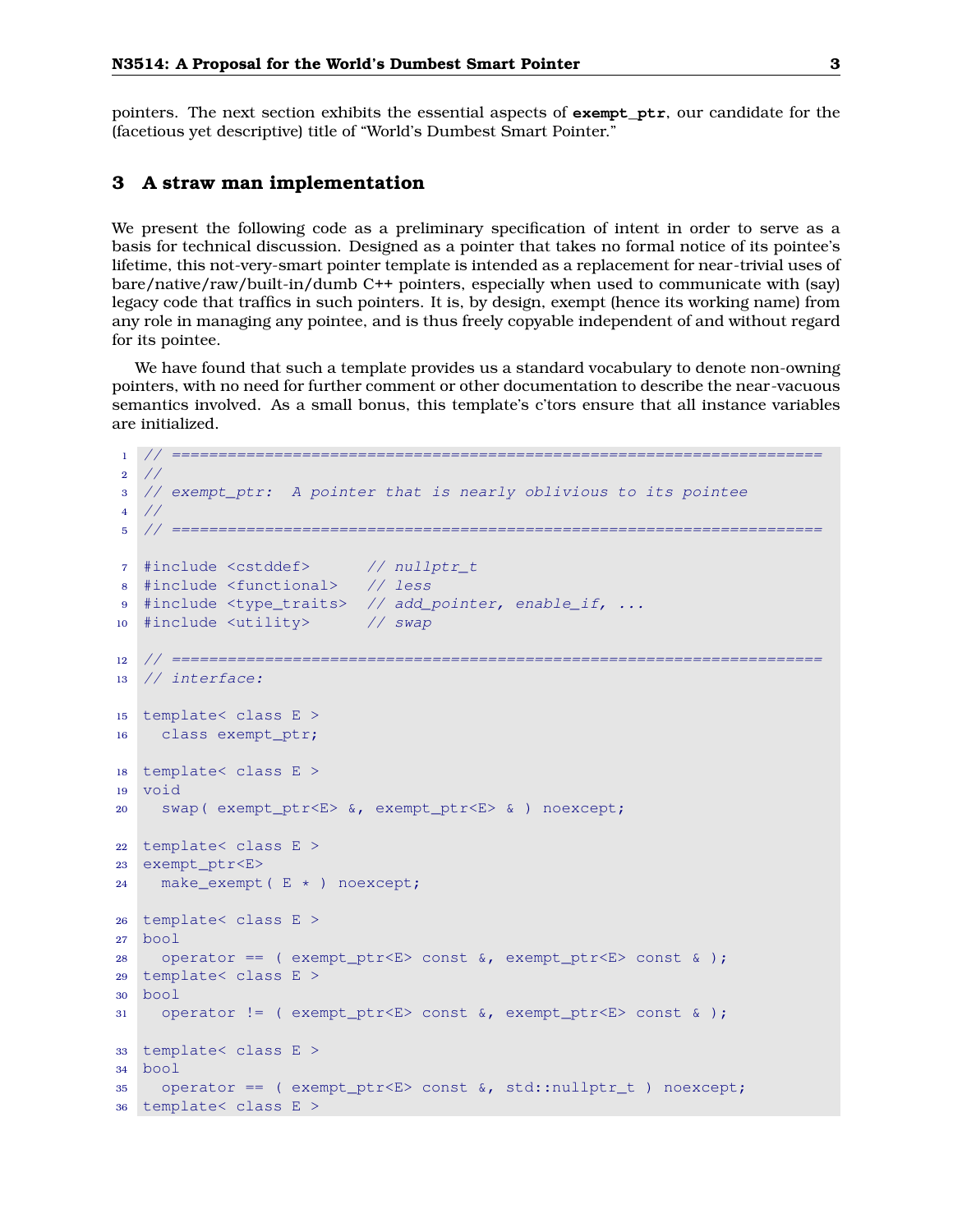```
37 bool
38 operator != ( exempt_ptr<E> const &, std::nullptr_t ) noexcept;
40 template< class E >
41 bool
42 operator == ( std::nullptr_t, exempt_ptr<E> const & ) noexcept;
43 template< class E >
44 bool
45 operator != ( std::nullptr_t, exempt_ptr<E> const & ) noexcept;
47 template< class E >
48 bool
49 operator < ( exempt_ptr<E> const &, exempt_ptr<E> const & );
50 template< class E >
51 bool
52 operator > ( exempt_ptr<E> const \&sub>6</sub>, exempt_ptr<E> const \&sub>6</sub>;
53 template< class E >
54 bool
55 operator <= ( exempt_ptr<E> const &, exempt_ptr<E> const & );
56 template< class E >
57 bool
58 operator >= ( exempt_ptr<E> const \&sub>6</sub>, exempt_ptr<E> const \&sub>6</sub>;
60 // ======================================================================
61 // implementation:
63 template< class E >
64 class exempt_ptr
65 {
66 public:
67 // publish our template parameter and variations thereof:
68 using element_type = E;
69 using pointer = typename std::add_pointer<E>::type;
70 using reference = typename std::add_lvalue_reference<E>::type;
72 private:
73 template< class P >
74 constexpr bool
75 is_compat( )
76 {
77 return std::is_convertible< typename std::add_pointer<P>::type
78 , pointer , pointer
79 >::value;
80 }
82 public:
83 // default c'tor:
84 constexpr exempt_ptr( ) noexcept : p{ nullptr } { }
86 // pointer-accepting c'tors:
87 constexpr exempt_ptr( std::nullptr_t ) noexcept : exempt_ptr{} { }
88 explicit exempt_ptr( pointer other ) noexcept : p{ other } { }
89 template< class E2
90 , class = typename std::enable_if< is_compat<E2>() >::type
```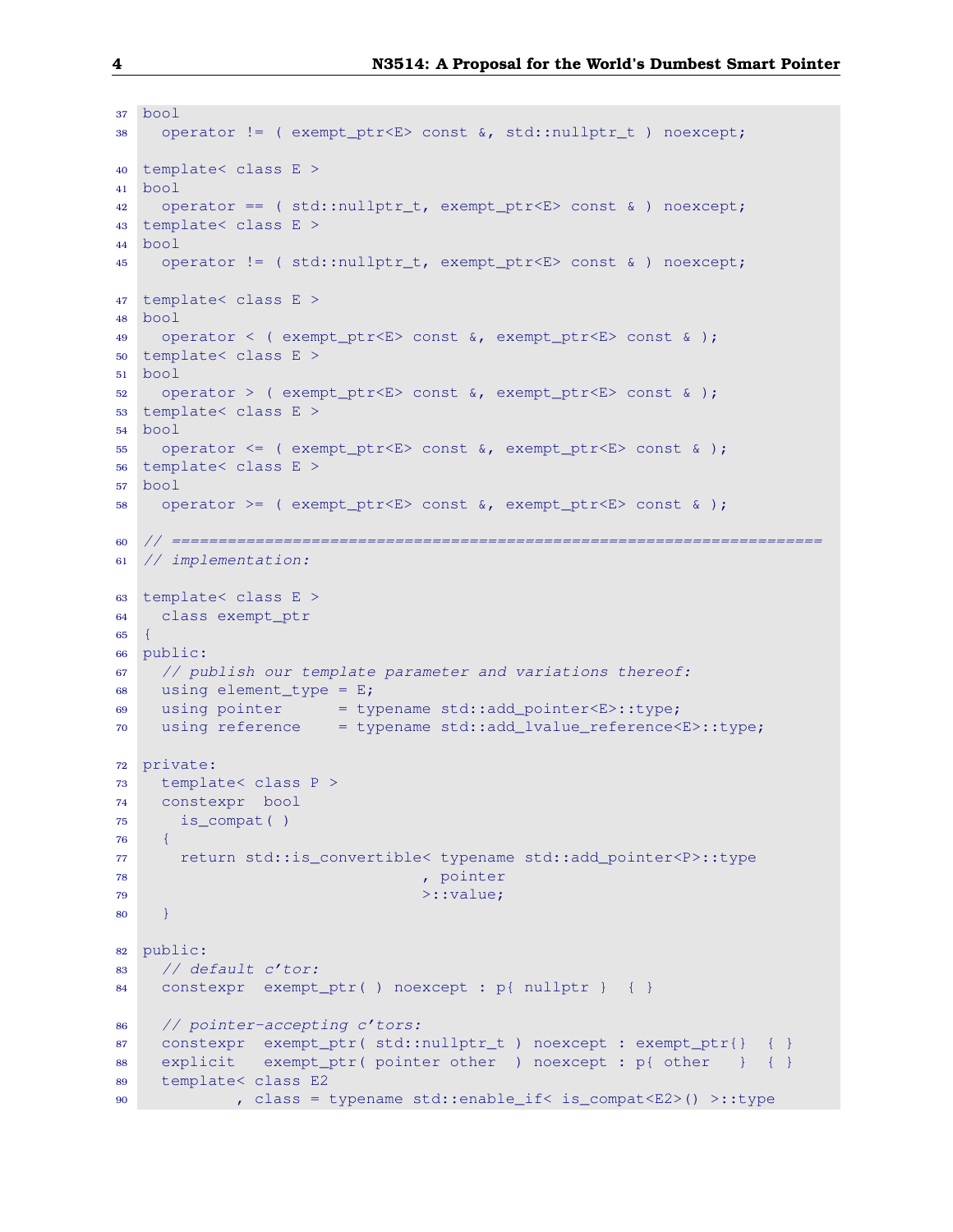```
91 >92 explicit exempt_ptr( E2 * other ) noexcept
93 : p( other )
94 { }
96 // copying c'tors (in addition to compiler-generated copy c'tor):
97 template< class E2
98 , class = typename std::enable_if< is_compat<E2>() >::type
99 >
100 exempt_ptr( exempt_ptr<E2> const & other ) noexcept
101 : p{ other.get() }
102 \qquad \{ \}104 // pointer-accepting assignments:
105 exempt_ptr &
106 operator = ( std::nullptr_t ) noexcept
107 { reset(nullptr); return *this; }
108 template< class E2 >
109 typename std::enable_if< is_compat<E2>(), exempt_ptr & >::type
110 operator = ( E2 \times other ) noexcept
111 { reset(other); return *this; }
113 // copying assignments (in addition to compiler-generated copy assignment):
114 template< class E2 >
115 typename std::enable_if< is_compat<E2>(), exempt_ptr & >::type
116 operator = ( exempt_ptr<E2> const & other ) noexcept
117 { reset(other.get()); return *this; }
119 // observers:
120 pointer get( ) const noexcept { return p; }
121 reference operator * ( ) const noexcept { return *get(); }
122 pointer operator \rightarrow ( ) const noexcept { return get(); }
123 explicit operator bool ( ) const noexcept { return get(); }
125 // modifiers:
126 pointer release( ) noexcept { pointer old = get(); reset(); return old; }
127 void reset( pointer t = nullptr) noexcept { p = t; }
128 void swap( exempt_ptr & other ) noexcept { std::swap(p, other.p); }
130 private:
131 pointer p;
133 }; // exempt_ptr<>
135 // --------
136 // non-member swap:
138 template< class E >
139 inline void
140 swap( exempt_ptr<E> & x, exempt_ptr<E> & y ) noexcept
141 { x.swap(y); }
143 // --------
144 // non-member make_exempt:
```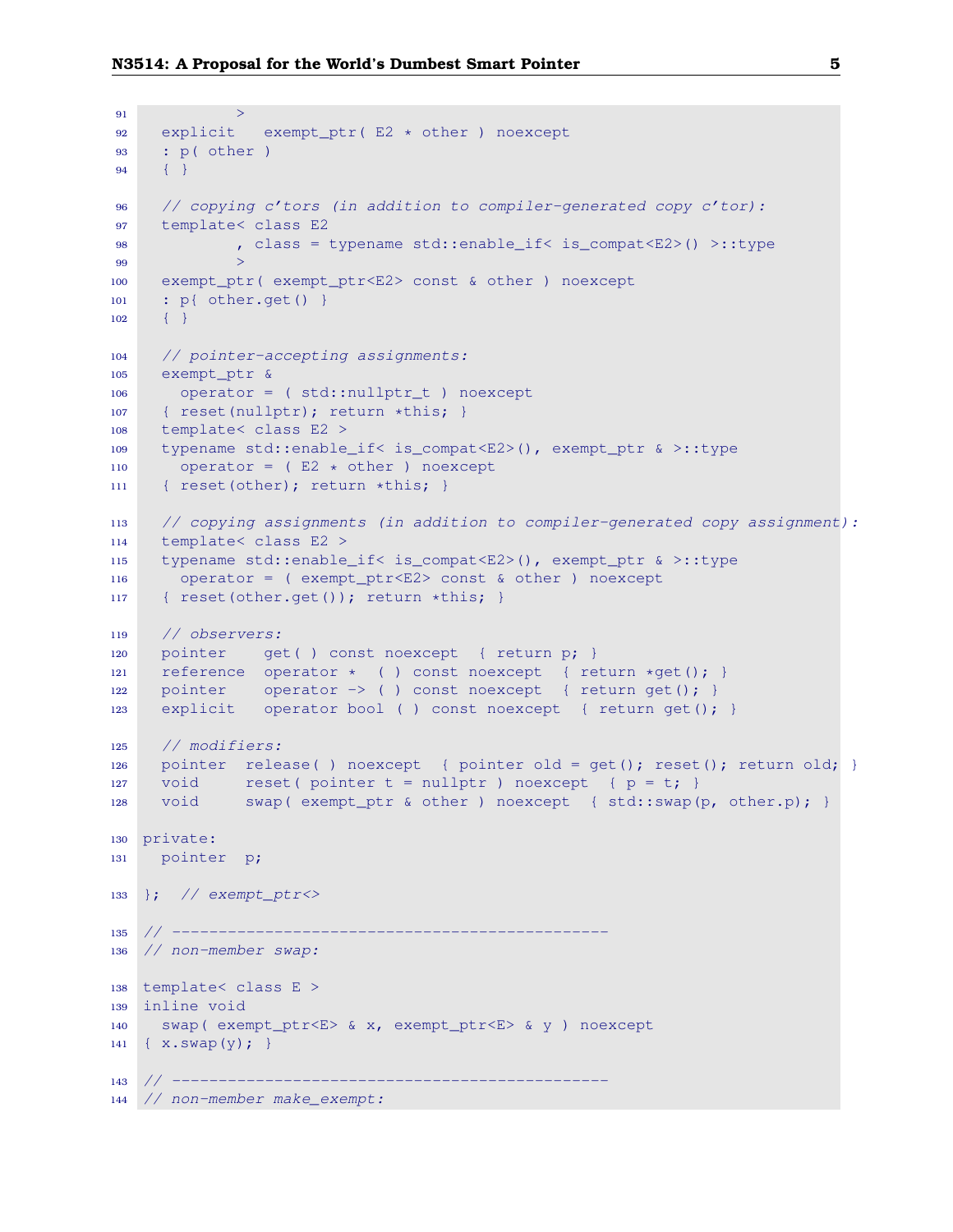```
146 template< class E >
147 exempt_ptr<E>
148 make_exempt( E * p ) noexcept
149 { return exempt_ptr<E>{p}; }
151 // -----------------------------------------------
152 // non-member (in)equality comparison:
154 template< class E >
155 bool
156 operator == ( exempt_ptr<E> const & x, exempt_ptr<E> const & y )
157 { return x.get() == y.get(); }
159 template< class E >
160 bool
161 operator != ( exempt_ptr<E> const & x, exempt_ptr<E> const & y )
162 { return ! operator == (x, y); }
164 template< class E >
165 bool
166 operator == ( exempt_ptr<E> const & x, std::nullptr_t y ) noexcept
167 { return x.get() == y; }
169 template< class E >
170 bool
171 operator != ( exempt_ptr<E> const & x, std::nullptr_t y ) noexcept
172 { return ! operator == (x, y); }
174 template< class E >
175 bool
176 operator == ( std::nullptr_t x, exempt_ptr<E> const & y ) noexcept
177 { return x == y.get(); }
179 template< class E >
180 bool
181 operator != ( std::nullptr_t x, exempt_ptr<E> const & y ) noexcept
182 { return ! operator == (x, y); }
184 // --------
185 // non-member ordering:
187 template< class E >
188 bool
189 operator < ( exempt_ptr<E> const & x, exempt_ptr<E> const & y )
190 \quad \{191 using PTR = typename exempt_ptr<E>::pointer;
192 return std::less<PTR>()(x.get(), y.get());
193 }
195 template< class E >
196 bool
197 operator > ( exempt_ptr<E> const & x, exempt_ptr<E> const & y )
198 \{ return y < x; \}
```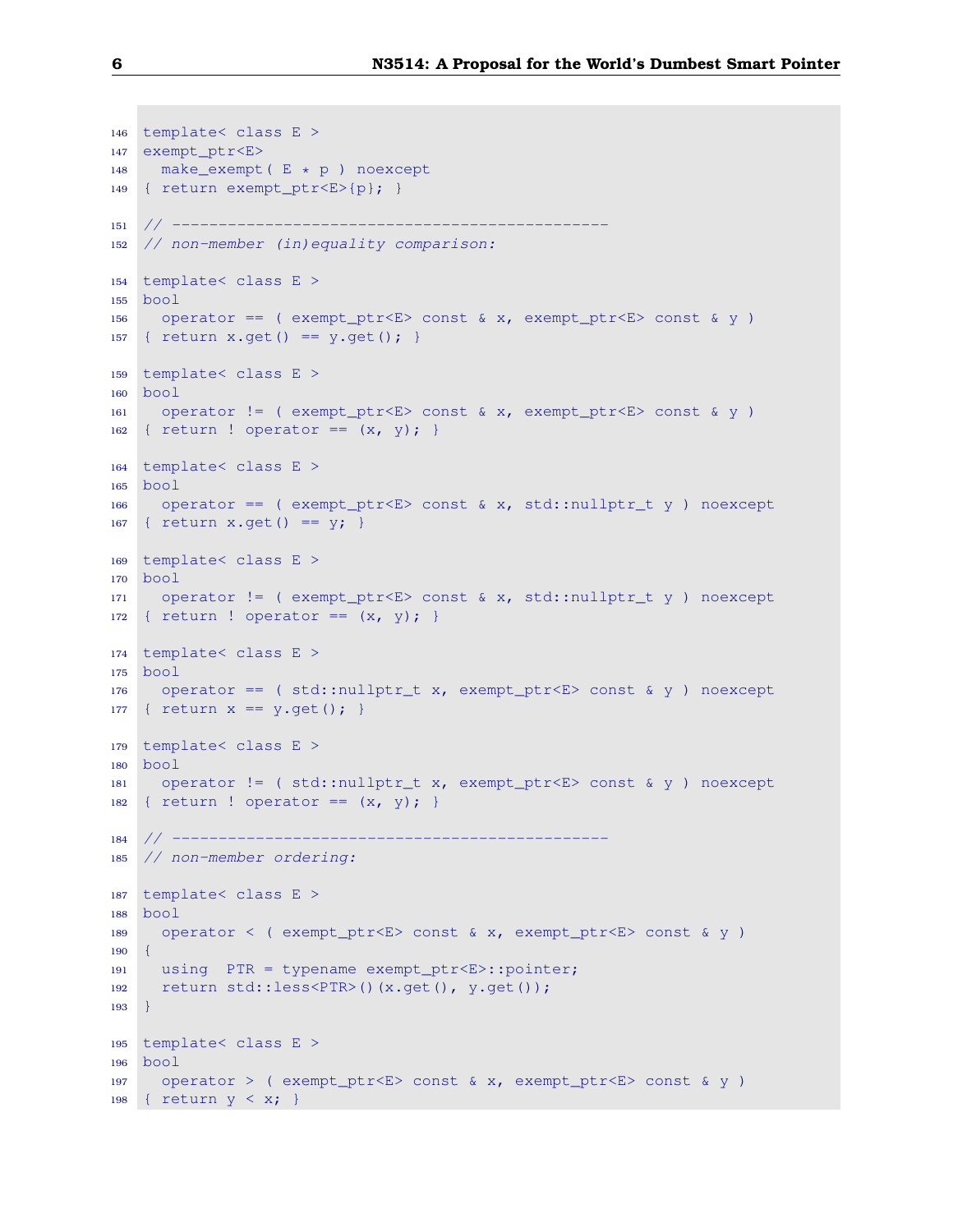```
200 template< class E >
201 bool
202 operator <= ( exempt_ptr<E> const & x, exempt_ptr<E> const & y )
203 { return ! (y < x); }
205 template< class E >
206 bool
207 operator >= ( exempt_ptr<E> const & x, exempt_ptr<E> const & y )
208 { return ! (x < y); }
```
#### <span id="page-6-0"></span>**4 Some open questions**

- 1. At the moment, **exempt\_ptr** knows of no other smart pointer. Should **exempt\_ptr** innately interoperate with any of the standard smart pointers? If so, with which one(s) and to what degree? More generally, can WG21 articulate a *smart pointer interoperability* policy or rationale in order to guide us in such decisions?
- 2. Even though there is a **get()** member, would a conversion operator to the underlying pointer type (*i.e.*, **exempt\_ptr<E>::operator E\*()**) provide any significant user benefit? If so, should the operator be **explicit**?
- 3. To what, if any, degree should **exempt\_ptr** cater to array types **T[]**? For example, should we provide a complete specialization, or would it suffice to provide a member **operator[]**?
- 4. Alternative names $^{13}$  $^{13}$  $^{13}$  (shown alphabetically) for bike-shed consideration:
	- **aloof\_ptr** • **agnostic\_ptr** • **apolitical\_ptr** • **ascetic\_ptr**
	-
	- **attending\_ptr**
	- **austere\_ptr**
	- **bare\_ptr**
	- **blameless\_ptr**
	- **blond\_ptr**
	- **blonde\_ptr**
	- **classic\_ptr**
	- **core\_ptr**
	- **disinterested\_ptr**
	- **disowned\_ptr**
	- **disowning\_ptr**
	- **dumb\_ptr**
	- **emancipated\_ptr observer\_ptr**
	- **estranged\_ptr**
	- **excused\_ptr**
	- **faultless\_ptr**
	- **free\_ptr**
- **freeagent\_ptr**
- **guiltless\_ptr** • **handsoff\_ptr**
- **ignorant\_ptr**
	- **impartial\_ptr**
	- **independent\_ptr**
	-
- **innocent\_ptr**
	- **irresponsible\_ptr**
	- **just\_a\_ptr**
	- **legacy\_ptr**
	- **naked\_ptr**
	- **neutral\_ptr**
	- **nonown\_ptr**
	- **nonowning\_ptr**
	- **notme\_ptr**
	- **oblivious\_ptr**
	-
- **observing\_ptr**
	- **open\_ptr**
	- **ownerless\_ptr**
- **pointer**
- **ptr**
- **pure\_ptr**
- **quintessential\_ptr**
- **severe\_ptr**
- **simple\_ptr**
- **stark\_ptr**
- **straight\_ptr**
	- **true\_ptr**
	- **unfettered\_ptr**
- **uninvolved\_ptr**
	- **unmanaged\_ptr**
		- **unowned\_ptr**
		- **untainted\_ptr**
		- **unyoked\_ptr**
		- **virgin\_ptr**
		- **visiting\_ptr**
	- **watch\_ptr**
		-
- **watcher\_ptr**
- **watching\_ptr**
- **witless\_ptr**
	- **witness\_ptr**

<span id="page-6-1"></span><sup>&</sup>lt;sup>13</sup> Most of these names were suggested by readers of earlier drafts. While not all suggestions seem viable (some are clearly intended humorously), we have opted to preserve all of them for the record.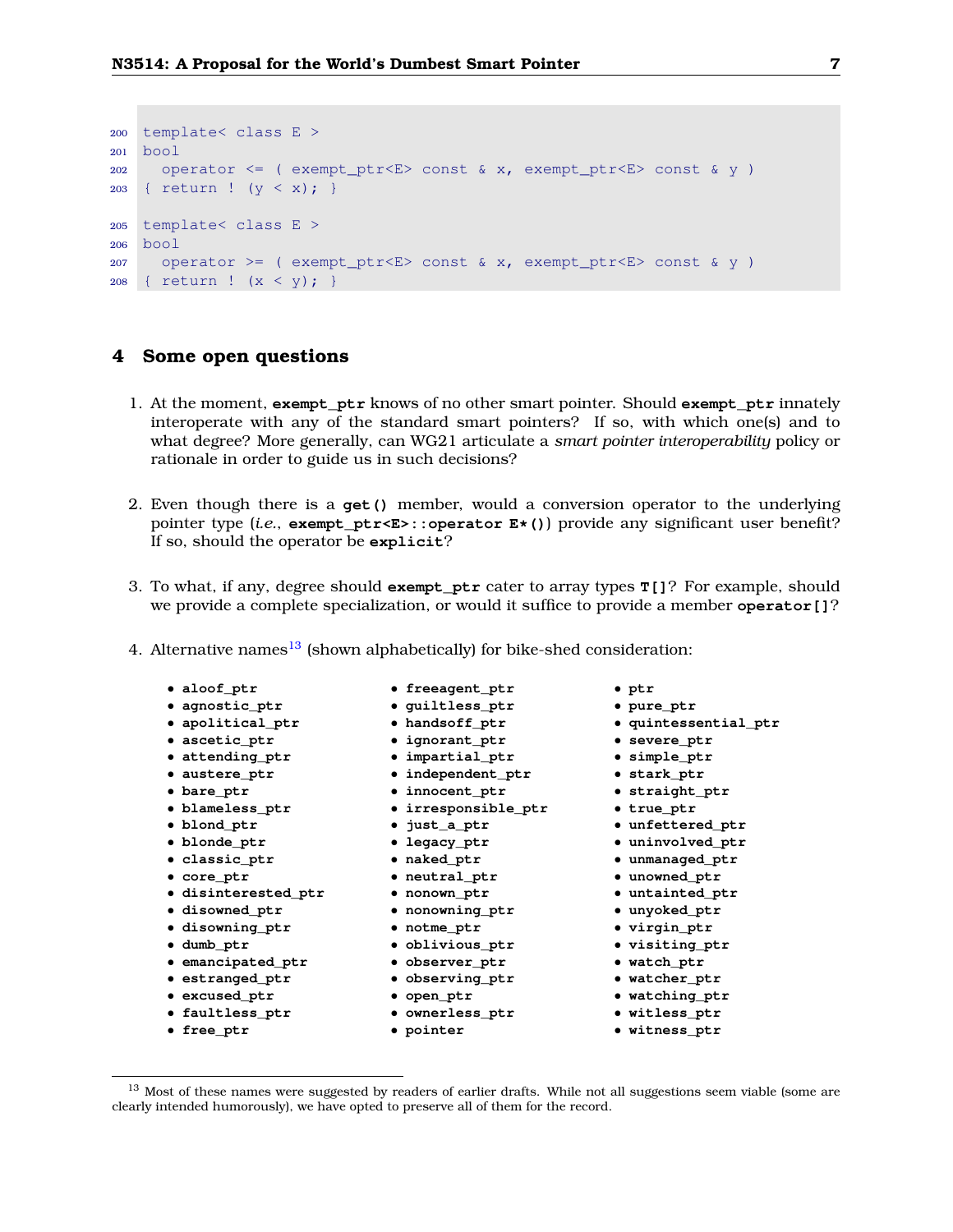### <span id="page-7-0"></span>**5 Proposed wording: synopsis**

Append the following to [memory.syn]:

```
namespace std {
// 20.7.x, class template exempt_ptr
template <class E> class exempt_ptr;
template <class E>
 void swap(exempt_ptr<E> &, exempt_ptr<E> &) noexcept;
template <class E>
 exempt_ptr<E> make_exempt(E *) noexcept;
template <class E1, class E2>
bool operator==(exempt_ptr<E1> const &, exempt_ptr<E2> const &);
template <class E1, class E2>
 bool operator!=(exempt_ptr<E1> const &, exempt_ptr<E2> const &);
template <class E>
bool operator==(exempt_ptr<E> const &, nullptr_t) noexcept;
template <class E>
 bool operator!=(exempt_ptr<E> const &, nullptr_t) noexcept;
template <class E>
 bool operator==(nullptr_t, exempt_ptr<E> const &) noexcept;
template <class E>
 bool operator!=(nullptr_t, exempt_ptr<E> const &) noexcept;
template <class E1, class E2>
bool operator<(exempt_ptr<E1> const &, exempt_ptr<E2> const &);
template <class E1, class E2>
 bool operator>(exempt_ptr<E1> const &, exempt_ptr<E2> const &);
template <class E1, class E2>
bool operator<=(exempt_ptr<E1> const &, exempt_ptr<E2> const &);
template <class E1, class E2>
 bool operator>=(exempt_ptr<E1> const &, exempt_ptr<E2> const &);
}
```
### <span id="page-7-1"></span>**6 Proposed wording: class template,** *etc.*

Create in [smartptr] a new subclause as follows:

#### 20.7.x Non-owning pointers

1 A *non-owning pointer*, also known as an *observer* or *watcher*, is an object *o* that stores a pointer to a second object *w*. In this context, *w* is known as a *watched* object. [ *Note:* There is no watched object when the stored pointer is **nullptr**. — *end note* ] An observer takes no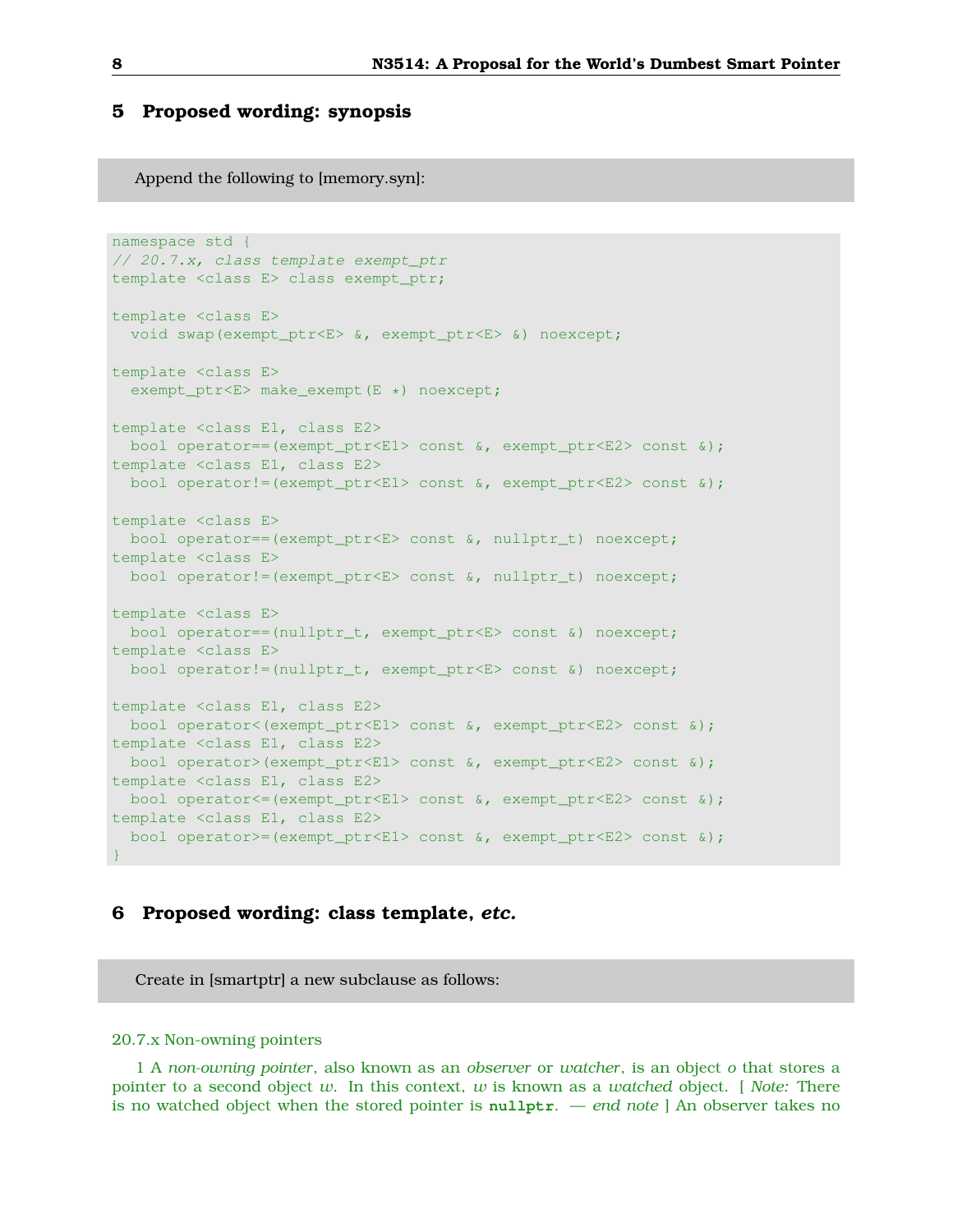responsibility or ownership of any kind for the watched object, if any. In particular, there is no predetermined relationship between the lifetimes of any observer and any watched objects.

2 Each type instantiated from the **exempt\_ptr** template specified in this subclause shall meet the requirements of a **CopyConstructible** and **CopyAssignable** type. The template parameter **E** of **exempt\_ptr** may be an incomplete type.

3 [ *Note:* The uses of **exempt\_ptr** include clarity of interface specification in new code, and interoperability with pointer-based legacy code. — *end note* ]

Following the practice of C++11, another copy of the synopsis above is to be inserted here. However, comments are omitted from this copy.

20.7.x.1 Class template **exempt\_ptr** [exempt.ptr]

1 For the purposes of this subclause, a type **F** is said to be *pointer-incompatible* with a type **E** if the expression **is\_convertible< typename add\_pointer<F>::type, typename add\_pointer< E>::type >::value** is **false**.

```
namespace std {
template <class E> class exempt_ptr {
public:
 // -- publish our template parameter and variations thereof:
 using element_type = E;
  using pointer = typename add_pointer<E>::type;
  using reference = typename add_lvalue_reference<E>::type;
  // -- default c'tor:
  constexpr exempt_ptr() noexcept;
  // pointer-accepting c'tors:
 constexpr exempt ptr(nullptr t) noexcept : exempt ptr() {}
  explicit exempt_ptr(pointer other) noexcept;
  template <class E2> explicit exempt_ptr(E2 * other) noexcept;
  // copying c'tors (in addition to compiler-generated copy c'tor):
  template <class E2> exempt_ptr(exempt_ptr<E2> const & other) noexcept;
  // pointer-accepting assignments:
  exempt_ptr & operator=(nullptr_t) noexcept;
  template< class E2 > exempt_ptr & operator=(E2 * other) noexcept;
  // copying assignments (in addition to compiler-generated copy assignment):
  template< class E2 >
   exempt_ptr & operator=(exempt_ptr<E2> const & other) noexcept;
  // observers:
  pointer get() const noexcept;
  reference operator*() const noexcept;
  pointer operator->() const noexcept;
  explicit operator bool() const noexcept;
  // modifiers:
  pointer release() noexcept;
  void reset(pointer t = nullptr) noexcept;
```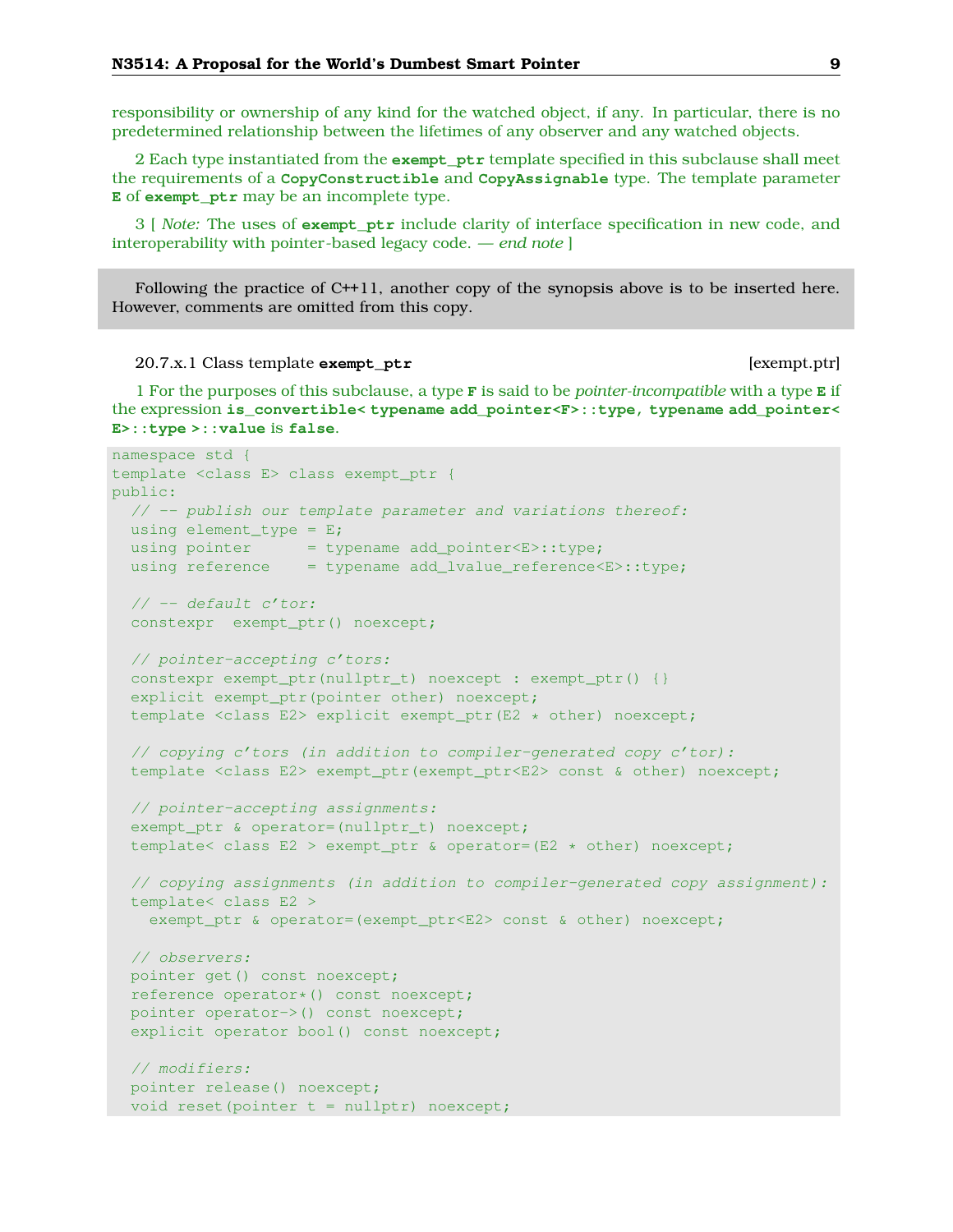```
void swap(exempt ptr & other) noexcept;
}; // exempt_ptr <>
}
```
20.7.x.1.1 **exempt\_ptr** constructors [exempt.ptr.ctor]

constexpr exempt\_ptr() noexcept;

1 *Effects:* Constructs an **exempt\_ptr** object that has no corresponding watched object.

2 *Postcondition:* **get() == nullptr**.

explicit exempt\_ptr(pointer other) noexcept;

3 *Effects:* Constructs an **exempt\_ptr** object whose watched object is **\*other**.

template <class E2> explicit exempt\_ptr(E2 \* other) noexcept;

4 *Effects:* Constructs an **exempt\_ptr** object whose watched object is **\*dynamic\_cast<pointer >(other)**.

5 *Remarks:* This constructor shall not participate in overload resolution if **E2** is pointer-incompatible with **E**.

template <class E2> exempt\_ptr(exempt\_ptr<E2> const & other) noexcept;

6 *Effects:* Constructs an **exempt\_ptr** object whose watched object is **\*dynamic\_cast<pointer >(other)**.

7 *Remarks:* This constructor shall not participate in overload resolution if **E2** is pointer-incompatible with **E**.

20.7.x.1.2 **exempt** ptr assignment [exempt.ptr.assign]

exempt\_ptr & operator=(nullptr\_t) noexcept;

1 *Effects:* Same as if calling **reset(nullptr);**

2 *Returns:* **\*this**.

template <class E2> exempt\_ptr & operator=(E2 \* other) noexcept;

3 *Effects:* Same as if calling **reset(other);**

4 *Returns:* **\*this**.

5 *Remarks:* This operator shall not participate in overload resolution if **E2** is pointer-incompatible with **E**.

```
template< class E2 >
  exempt_ptr & operator=(exempt_ptr<E2> const & other) noexcept;
```
6 *Effects:* Same as if calling **reset(other.get());**

7 *Returns:* **\*this**.

8 *Remarks:* This operator shall not participate in overload resolution if **E2** is pointer-incompatible with **E**.

20.7.x.1.3 **exempt\_ptr** observers [exempt.ptr.obs]

```
pointer get() const noexcept;
```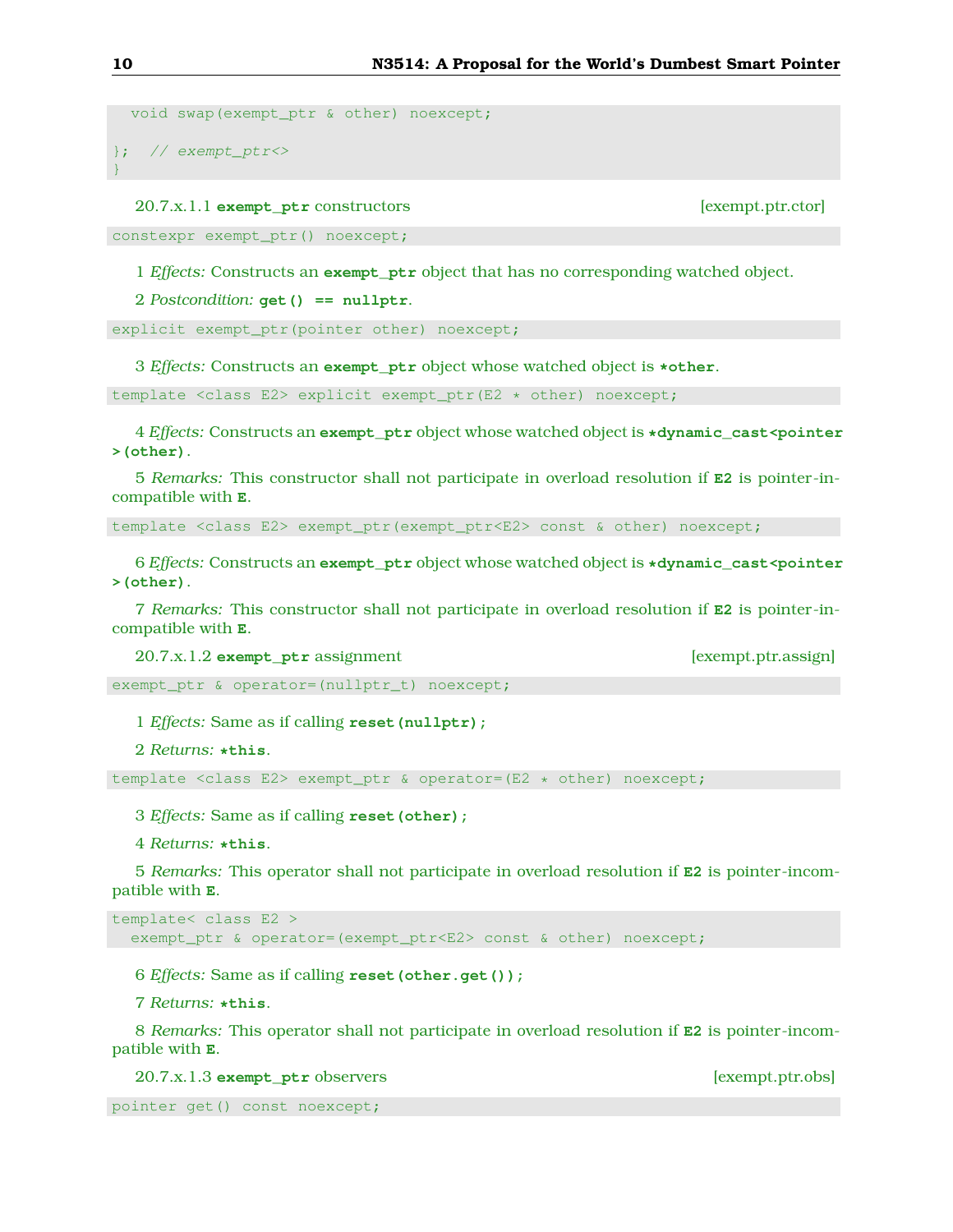1 *Returns:* The stored pointer. reference operator\*() const noexcept; 2 *Requires:* **get() != nullptr**. 3 *Returns:* **\*get()**. pointer operator->() const noexcept; 4 *Requires:* **get() != nullptr**. 5 *Returns:* **get()**. explicit operator bool() const noexcept; 6 *Returns:* **get() != nullptr**. 20.7.x.1.4 **exempt\_ptr** modifiers [exempt.ptr.mod] pointer release() noexcept; 1 *Postcondition:* **get() == nullptr**. 2 *Returns:* The value **get()** had at the start of the call to **release**. void reset(pointer p = nullptr) noexcept; 3 *Postcondition:* **get() == p**. void swap(exempt\_ptr & other) noexcept; 4 *Effects:* Invokes **swap** on the stored pointers of **\*this** and **other**. 20.7.x.1.5 **exempt\_ptr** specialized algorithms [exempt.ptr.special] template <class E> void swap(exempt\_ptr<E> & p1, exempt\_ptr<E> & p2) noexcept; 1 *Effects:* Calls **p1.swap(p2)**. template <class E> exempt\_ptr<E> make\_exempt(E \* p) noexcept; 2 *Returns:* **exempt\_ptr<E>{p}**. template <class E1, class E2> bool operator==(exempt\_ptr<E1> const & p1, exempt\_ptr<E2> const & p2); 3 *Returns:* **p1.get() == p2.get()**. template <class E1, class E2> bool operator!=(exempt\_ptr<E1> const & p1, exempt\_ptr<E2> const & p2); 4 *Returns:* **p1.get() != p2.get()**. template <class E> bool operator==(exempt\_ptr<E> const & p, nullptr\_t) noexcept; template <class E> bool operator==(nullptr\_t, exempt\_ptr<E> const & p) noexcept;

5 *Returns:* **!p**.